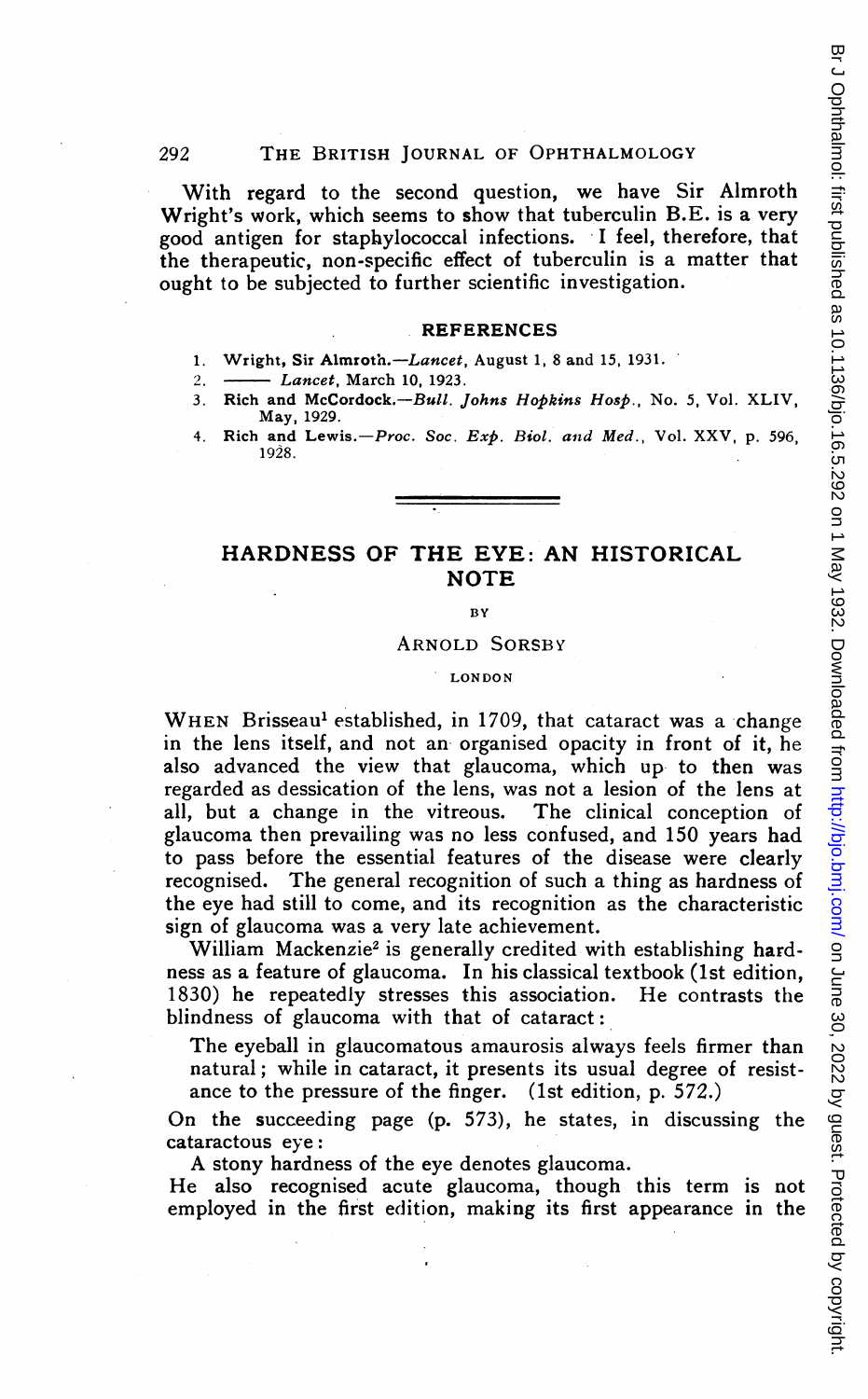second (1835). He gives a brief but vivid description of an acute attack, and adds:

After some time the inflammatory symptoms subside . . . and instead of the preternatural hardness which it formerly presented (the eye) becomes boggy. (p. 707.)

Nowhere in the literature before Mackenzie is there such a clear recognition of hypertension as an essential characteristic of glaucoma, both acute and chronic. But the conception- as a whole was by no means original with Mackenzie. It was, so to speak, very much in the air in the early decades of the 19th century. Fabini,<sup>3</sup> in a Latin treatise published in Pesth in 1831, also speaks of stony hardness in glaucoma.

Bulbi normali elasticitas in duritiem fere labideam mutatur acceditque vasorum oculi varicositas.

Hardness as a feature of both developing and established glaucoma (acute glaucoma going on to absolute glaucoma) is clearly brought out in "Traité théorique et pratique des Maladies des Yeux," par M. le Dr. Weller, Paris, 1828, translated from the 3rd German edition, with additional notes by L. Jallat.<sup>4</sup> The description of hardness is not a French interpolation. It is original in the 3rd German edition of Weller's "Krankheiten des menschlichen Auges "5 (1826) though no such reference is found in the 1st German edition (1819), nor in its English version: "Manual of the Diseases of the Human Eye . . . G. C. Monteith" (1821).

But hypertension in glaucoma was known, even before then. There is an excellent clinical description of glaucoma in its acute phase in A. P. Demour's Treatise<sup>6</sup> of 1818. Hardness is clearly recognised: le globe devient dur au toucher.

The earliest reference to hardness of the eye is said to date from 1745, occurring in J. Z. Platner, " Institutiones chirurgiae rationalis." He distinguishes two types of glaucoma-one due to swelling of the lens and capsule, in which group the eye becomes hard, and the other due to swelling of the vitreous, in which case the eye becomes soft.

Proximum his vitium in lente crystallina est, si ea cum suo velamento multum et ita intermescit, ut reliquae oculorum partes ab ea bremdntur. Hoc his indiciis cognoscitur: oculis durus, digito renitens. . . .

That the honour of first recognising hardness of the eye belongs to Platner is vouched for by no lesser authorities than H. Schmidt-Rimpler, J. Hirschberg and A. Terson. This, however, is not the case. The credit must be given to Richard Banister, who recognised hardness of the eye practically a century and a quarter earlier.

Richard Banister has received scanty justice at the hands of

293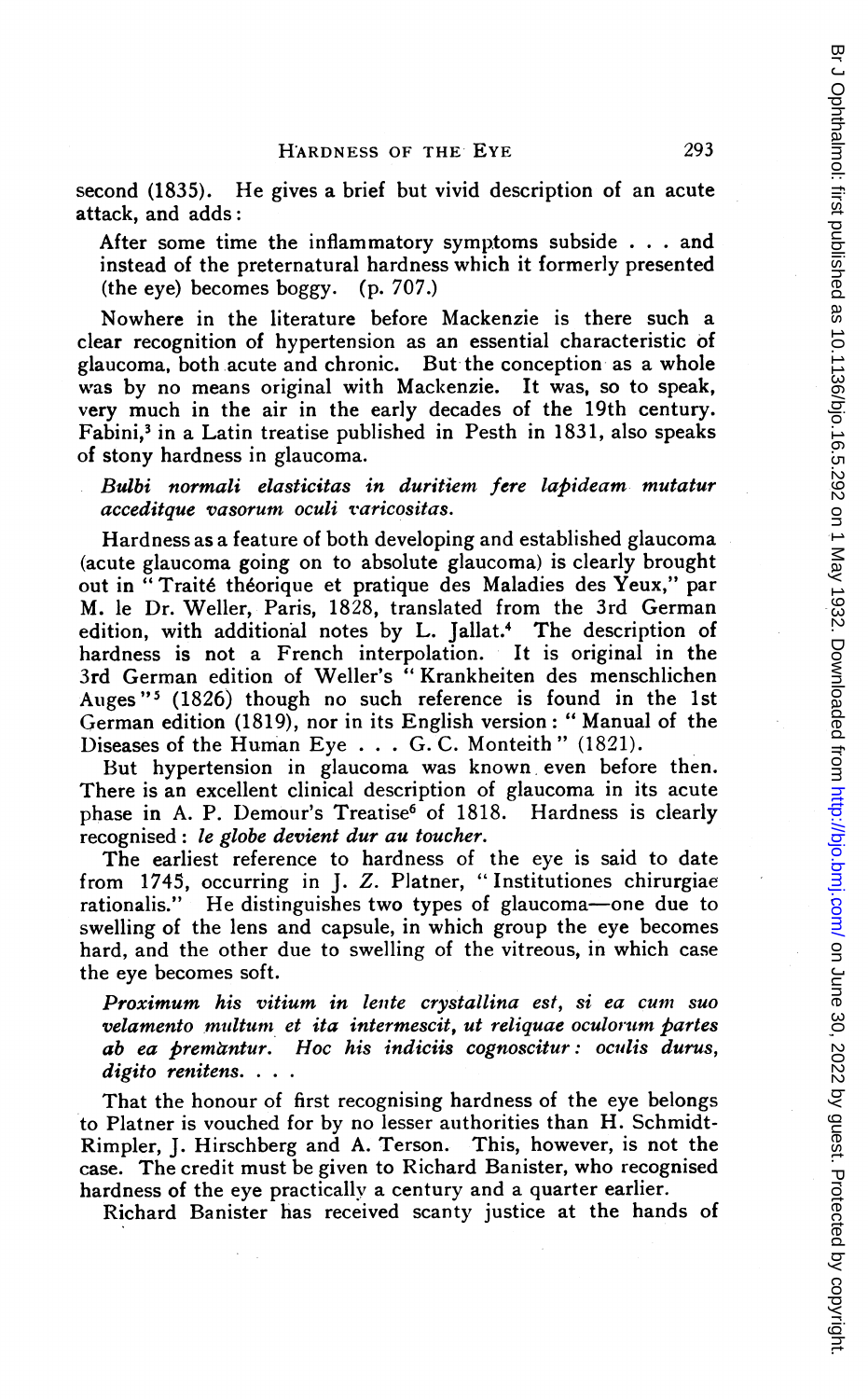medical historians. Reputed, for mistaken reasons, to be the author of " A Worthy Treatise of the Eyes," published in 1622, it has been shown that he only edited it; perhaps, as a consequence, his own contribution, Banister's "Breviary of the Eyes," running to 112 pages, and making part of the composite volume in which the aforementioned "Worthy treatise" appears, has received but little attention. Yet it is obviously the work of an honest man and a careful observer. The whole composite volume, "A treatise of one hundred and thirteene diseases of the Eyes and Eye-liddes," has its pages unnumbered. In Banister's Breviary, a discussion on gutta serena appears after the verses on The fit time for couchi[ng] of Cataracts. Banister stresses the seriousness and almost complete hopelessness of gutta serena (blindness associated with a transparent pupil, as opposed to gutta obscura, in which blindness is associated with an obscured pupil). He had two successes, but many failures, in the treatment of gutta serena, and he goes on to say:

When it pleaseth God to inable my skill, that <sup>I</sup> understand <sup>a</sup> more perfect Cure for this dangerous disease, <sup>I</sup> will publish the meanes that are most effectual and approved, whereby the Practitioner and the Patient may be the lesse mistaken in their expectation, but according to my observation, <sup>I</sup> will shew my opinion, where most hope of Cure is: if the humour settled in the hollow Nerves, be growne to any solid, or hard substance, it is not possible to be cured; which may be iudged of, foure wayes. First, if it be of long continuance. Secondly, if they see no light at all of the sun, fire or candle. Thirdly, if one feele the Eye by rubbing upon the Eie-lids, that the Eye be growne more solid and hard, than naturally it should be. Fourthly, if one perceive no dilatation of the *Pupilla*, then there is no hope of Cure. Contrariwise, if the sight hath beene lost but a small time, viz., a moneth or two, if the Eye be perceived soft and pliable, if there be any dilatio in *Pupilla*, though it can scarcely be perceived, yet there is some hope of Cure.

The Breviary published in 1622 is dated from Stamford, "the last of Iune," 1621. In the clear recognition of hardness of the eye, not only as a physical, but also as a prognostic sign of the utmost importance, Banister is thus 124 years before Platner. His observations, however, fell on sterile soil; it was well over 200 years before his teaching became part of ophthalmic practice.

A peculiar passage appears in Peter Kennedy's Ophthalmographia or A Treatise of the Eye, London, 1713: " When the Cataract is come to the full Ripeness or Maturity. . . . the sights of Objects is now gone, but shadows of Light and Darkness they are still sensible of; if otherwise, there is but little hope of succeeding [in

294